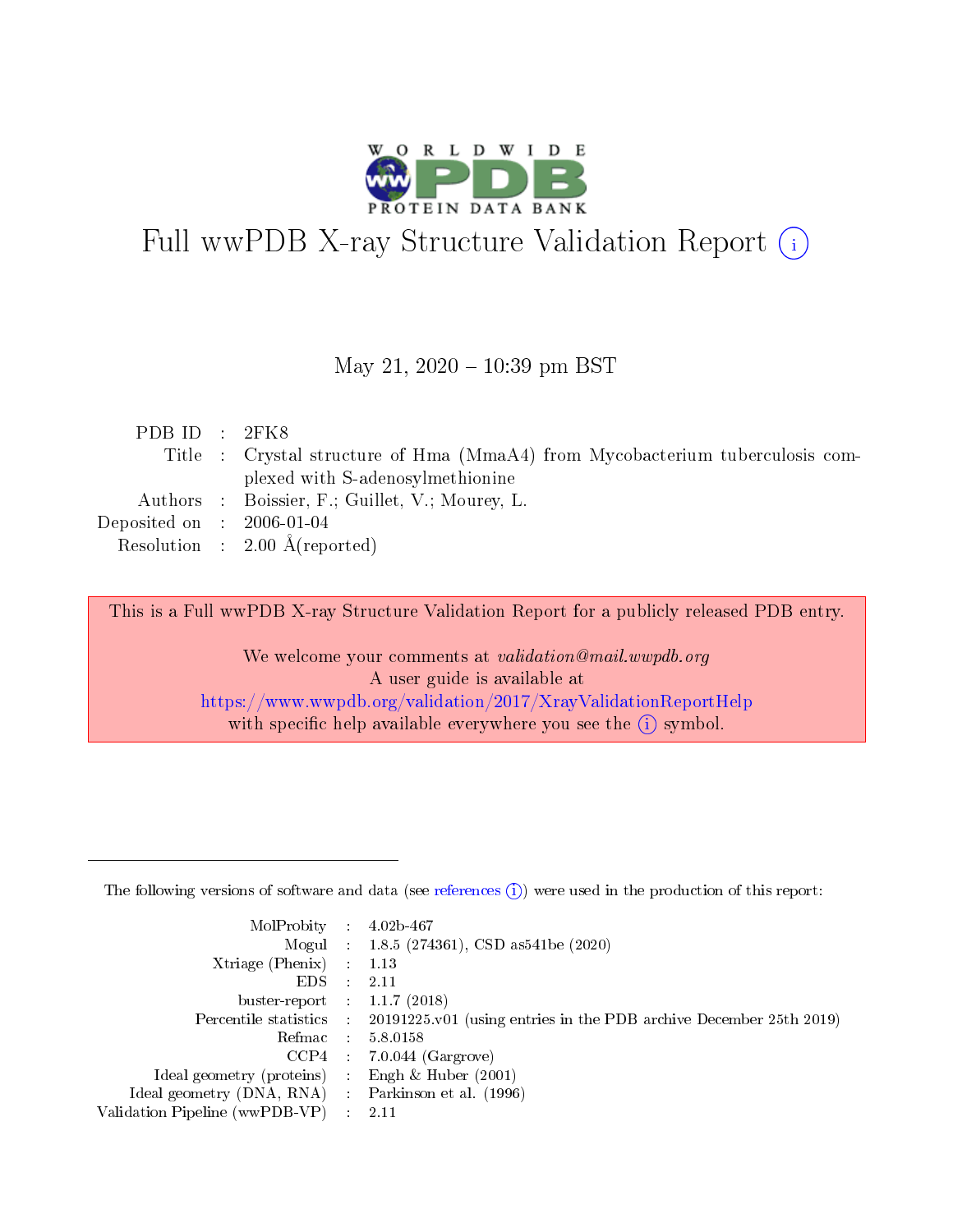# 1 [O](https://www.wwpdb.org/validation/2017/XrayValidationReportHelp#overall_quality)verall quality at a glance  $(i)$

The following experimental techniques were used to determine the structure: X-RAY DIFFRACTION

The reported resolution of this entry is 2.00 Å.

Percentile scores (ranging between 0-100) for global validation metrics of the entry are shown in the following graphic. The table shows the number of entries on which the scores are based.



| Metric                | Whole archive<br>$(\#\mathrm{Entries})$ | Similar resolution<br>$(\#\text{Entries},\,\text{resolution}\,\,\text{range}(\textup{\AA}))$ |
|-----------------------|-----------------------------------------|----------------------------------------------------------------------------------------------|
| $R_{free}$            | 130704                                  | $8085(2.00-2.00)$                                                                            |
| Clashscore            | 141614                                  | $9178(2.00-2.00)$                                                                            |
| Ramachandran outliers | 138981                                  | $9054(2.00-2.00)$                                                                            |
| Sidechain outliers    | 138945                                  | $9053(2.00-2.00)$                                                                            |
| RSRZ outliers         | 127900                                  | $7900(2.00-2.00)$                                                                            |

The table below summarises the geometric issues observed across the polymeric chains and their fit to the electron density. The red, orange, yellow and green segments on the lower bar indicate the fraction of residues that contain outliers for  $>=3, 2, 1$  and 0 types of geometric quality criteria respectively. A grey segment represents the fraction of residues that are not modelled. The numeric value for each fraction is indicated below the corresponding segment, with a dot representing fractions <=5% The upper red bar (where present) indicates the fraction of residues that have poor fit to the electron density. The numeric value is given above the bar.

| Mol           | hain | Length     | Quality of chain |    |     |  |  |  |  |
|---------------|------|------------|------------------|----|-----|--|--|--|--|
|               |      |            | 8%               |    |     |  |  |  |  |
| <u>. на п</u> | . .  | 210<br>J⊥C | 83%              | 5% | 12% |  |  |  |  |

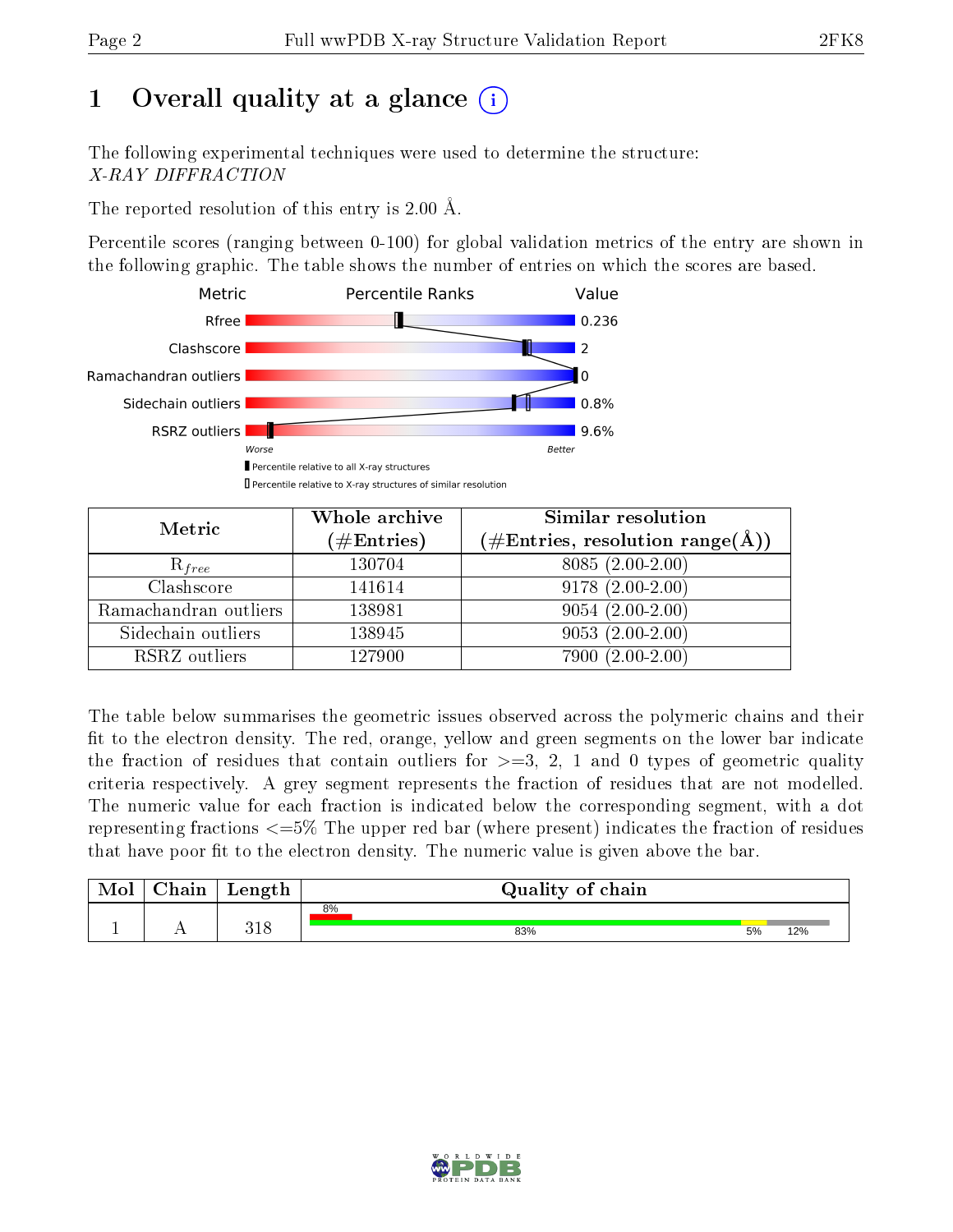# 2 Entry composition  $\left( \cdot \right)$

There are 3 unique types of molecules in this entry. The entry contains 2416 atoms, of which 0 are hydrogens and 0 are deuteriums.

In the tables below, the ZeroOcc column contains the number of atoms modelled with zero occupancy, the AltConf column contains the number of residues with at least one atom in alternate conformation and the Trace column contains the number of residues modelled with at most 2 atoms.

Molecule 1 is a protein called methoxy mycolic acid synthase 4.

| Mol | Chain | <sup>'</sup> Residues | Atoms         |      |      |     | ZeroOcc | $\mid$ AltConf $\mid$ Trace $\mid$ |  |  |
|-----|-------|-----------------------|---------------|------|------|-----|---------|------------------------------------|--|--|
|     |       | 281                   | Totar<br>2236 | 1421 | -377 | 423 | 15      |                                    |  |  |

| Chain            | Residue        | Modelled   | Actual         | Comment               | Reference   |
|------------------|----------------|------------|----------------|-----------------------|-------------|
| А                | $-16$          | <b>MET</b> |                | <b>EXPRESSION TAG</b> | GB 13880191 |
| $\bf{A}$         | $-15$          | <b>GLY</b> |                | <b>EXPRESSION TAG</b> | GB 13880191 |
| A                | $-14$          | <b>SER</b> |                | <b>EXPRESSION TAG</b> | GB 13880191 |
| $\bf{A}$         | $-13$          | <b>SER</b> | $\blacksquare$ | <b>EXPRESSION TAG</b> | GB 13880191 |
| A                | $-12$          | <b>HIS</b> |                | <b>EXPRESSION TAG</b> | GB 13880191 |
| A                | $-11$          | <b>TYR</b> |                | <b>EXPRESSION TAG</b> | GB 13880191 |
| А                | $-10$          | <b>HIS</b> |                | <b>EXPRESSION TAG</b> | GB 13880191 |
| A                | $-9$           | <b>HIS</b> |                | <b>EXPRESSION TAG</b> | GB 13880191 |
| $\bf{A}$         | $-8$           | <b>HIS</b> |                | <b>EXPRESSION TAG</b> | GB 13880191 |
| A                | $-7$           | <b>HIS</b> |                | <b>EXPRESSION TAG</b> | GB 13880191 |
| $\boldsymbol{A}$ | $-6$           | <b>SER</b> |                | <b>EXPRESSION TAG</b> | GB 13880191 |
| A                | $-5$           | SER        |                | <b>EXPRESSION TAG</b> | GB 13880191 |
| $\bf{A}$         | $-4$           | <b>GLY</b> |                | <b>EXPRESSION TAG</b> | GB 13880191 |
| A                | $-3$           | <b>LEU</b> |                | <b>EXPRESSION TAG</b> | GB 13880191 |
| А                | $-2$           | VAL        |                | <b>EXPRESSION TAG</b> | GB 13880191 |
| A                | $-1$           | <b>PRO</b> |                | <b>EXPRESSION TAG</b> | GB 13880191 |
| A                | $\overline{0}$ | $\rm{ARG}$ |                | <b>EXPRESSION TAG</b> | GB 13880191 |
| A                | $\mathbf{1}$   | <b>GLY</b> |                | <b>EXPRESSION TAG</b> | GB 13880191 |
| A                | $\overline{2}$ | <b>SER</b> |                | <b>EXPRESSION TAG</b> | GB 13880191 |
| $\bf{A}$         | $\overline{3}$ | <b>HIS</b> |                | <b>EXPRESSION TAG</b> | GB 13880191 |

There are 20 discrepancies between the modelled and reference sequences:

• Molecule 2 is S-ADENOSYLMETHIONINE (three-letter code: SAM) (formula:  $C_{15}H_{22}N_6O_5S$ ).

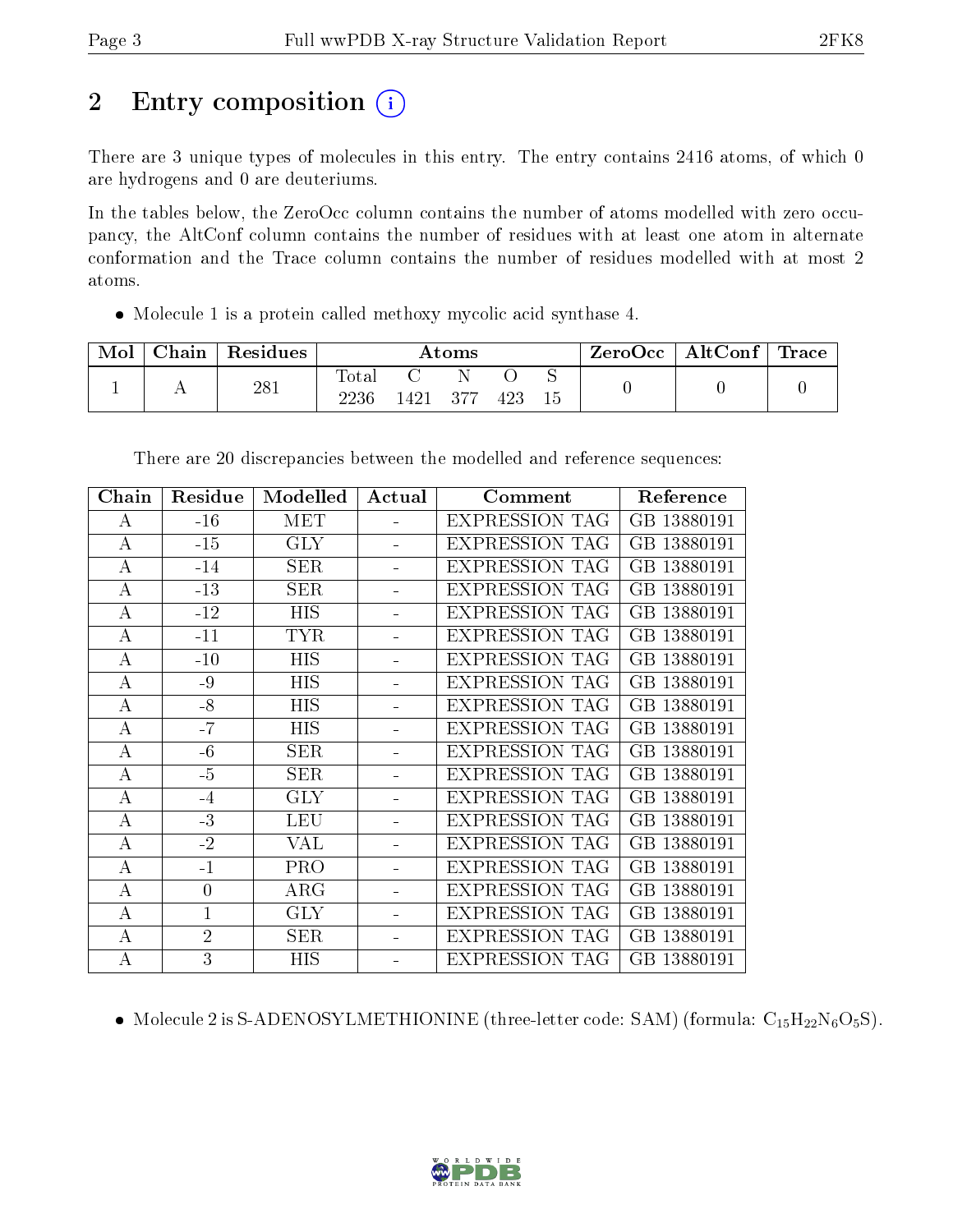

| Mol | Chain   Residues | Atoms       |              |  | $ZeroOcc \   \ AltConf \  $ |  |  |
|-----|------------------|-------------|--------------|--|-----------------------------|--|--|
|     |                  | Total C N O |              |  |                             |  |  |
|     |                  |             | $15 \quad 6$ |  |                             |  |  |

 $\bullet\,$  Molecule 3 is water.

|  | $\text{Mol}$   Chain   Residues | Atoms               | $\mid$ ZeroOcc $\mid$ AltConf $\mid$ |  |
|--|---------------------------------|---------------------|--------------------------------------|--|
|  | 153                             | Total<br>153<br>153 |                                      |  |

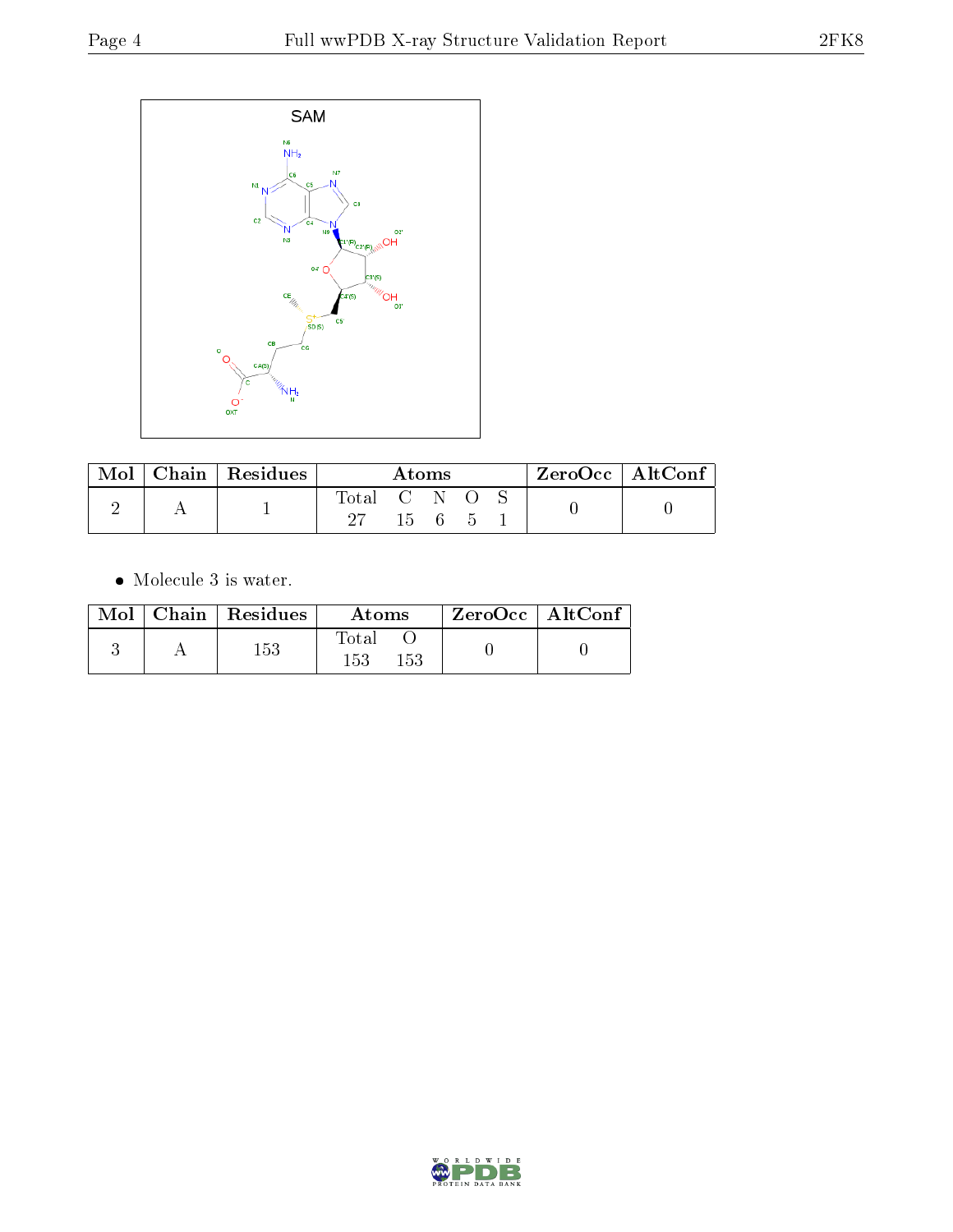# 3 Residue-property plots  $(i)$

These plots are drawn for all protein, RNA and DNA chains in the entry. The first graphic for a chain summarises the proportions of the various outlier classes displayed in the second graphic. The second graphic shows the sequence view annotated by issues in geometry and electron density. Residues are color-coded according to the number of geometric quality criteria for which they contain at least one outlier: green  $= 0$ , yellow  $= 1$ , orange  $= 2$  and red  $= 3$  or more. A red dot above a residue indicates a poor fit to the electron density (RSRZ  $> 2$ ). Stretches of 2 or more consecutive residues without any outlier are shown as a green connector. Residues present in the sample, but not in the model, are shown in grey.

• Molecule 1: methoxy mycolic acid synthase 4



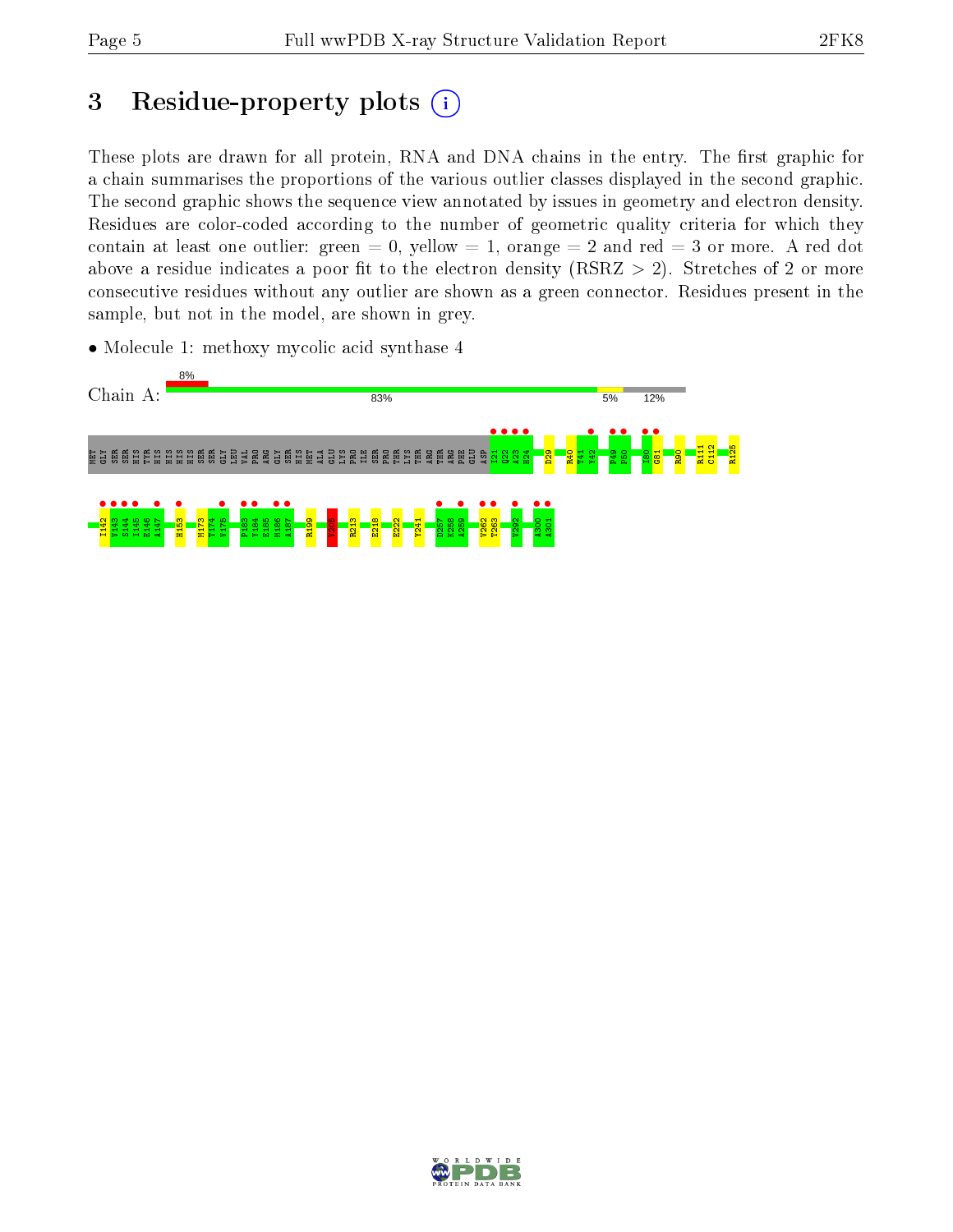# 4 Data and refinement statistics  $(i)$

| Property                                                             | Value                                                 | Source     |
|----------------------------------------------------------------------|-------------------------------------------------------|------------|
| Space group                                                          | P 31 2 1                                              | Depositor  |
| Cell constants                                                       | $56.78\text{\AA}$<br>$56.78\text{\AA}$<br>$199.03\AA$ |            |
| a, b, c, $\alpha$ , $\beta$ , $\gamma$                               | $90.00^\circ$<br>$90.00^\circ$<br>$120.00^\circ$      | Depositor  |
| Resolution $(A)$                                                     | 30.00<br>2.00<br>$\frac{1}{2}$                        | Depositor  |
|                                                                      | 28.39<br>$-2.00$                                      | <b>EDS</b> |
| % Data completeness                                                  | $97.5(30.00-2.00)$                                    | Depositor  |
| (in resolution range)                                                | $97.5(28.39-2.00)$                                    | <b>EDS</b> |
| $R_{merge}$                                                          | (Not available)                                       | Depositor  |
| $\mathrm{R}_{sym}$                                                   | 0.09                                                  | Depositor  |
| $\sqrt{I/\sigma}(I) > 1$                                             | 2.44 (at $2.00\text{\AA}$ )                           | Xtriage    |
| Refinement program                                                   | REFMAC 5.2.0005                                       | Depositor  |
|                                                                      | $\overline{0.179}$ ,<br>0.239                         | Depositor  |
| $R, R_{free}$                                                        | 0.181<br>0.236                                        | DCC        |
| $R_{free}$ test set                                                  | 1303 reflections $(5.11\%)$                           | wwPDB-VP   |
| Wilson B-factor $(A^2)$                                              | 31.2                                                  | Xtriage    |
| Anisotropy                                                           | 0.175                                                 | Xtriage    |
| Bulk solvent $k_{sol}(e/\mathring{A}^3)$ , $B_{sol}(\mathring{A}^2)$ | $0.38$ , 47.2                                         | <b>EDS</b> |
| L-test for twinning <sup>2</sup>                                     | $< L >$ = 0.45, $< L^2 >$ = 0.27                      | Xtriage    |
| Estimated twinning fraction                                          | $0.067$ for $-h,-k,l$                                 | Xtriage    |
| $F_o, F_c$ correlation                                               | 0.95                                                  | <b>EDS</b> |
| Total number of atoms                                                | 2416                                                  | wwPDB-VP   |
| Average B, all atoms $(A^2)$                                         | 36.0                                                  | wwPDB-VP   |

Xtriage's analysis on translational NCS is as follows: The largest off-origin peak in the Patterson function is  $6.54\%$  of the height of the origin peak. No significant pseudotranslation is detected.

<sup>&</sup>lt;sup>2</sup>Theoretical values of  $\langle |L| \rangle$ ,  $\langle L^2 \rangle$  for acentric reflections are 0.5, 0.333 respectively for untwinned datasets, and 0.375, 0.2 for perfectly twinned datasets.



<span id="page-5-1"></span><span id="page-5-0"></span><sup>1</sup> Intensities estimated from amplitudes.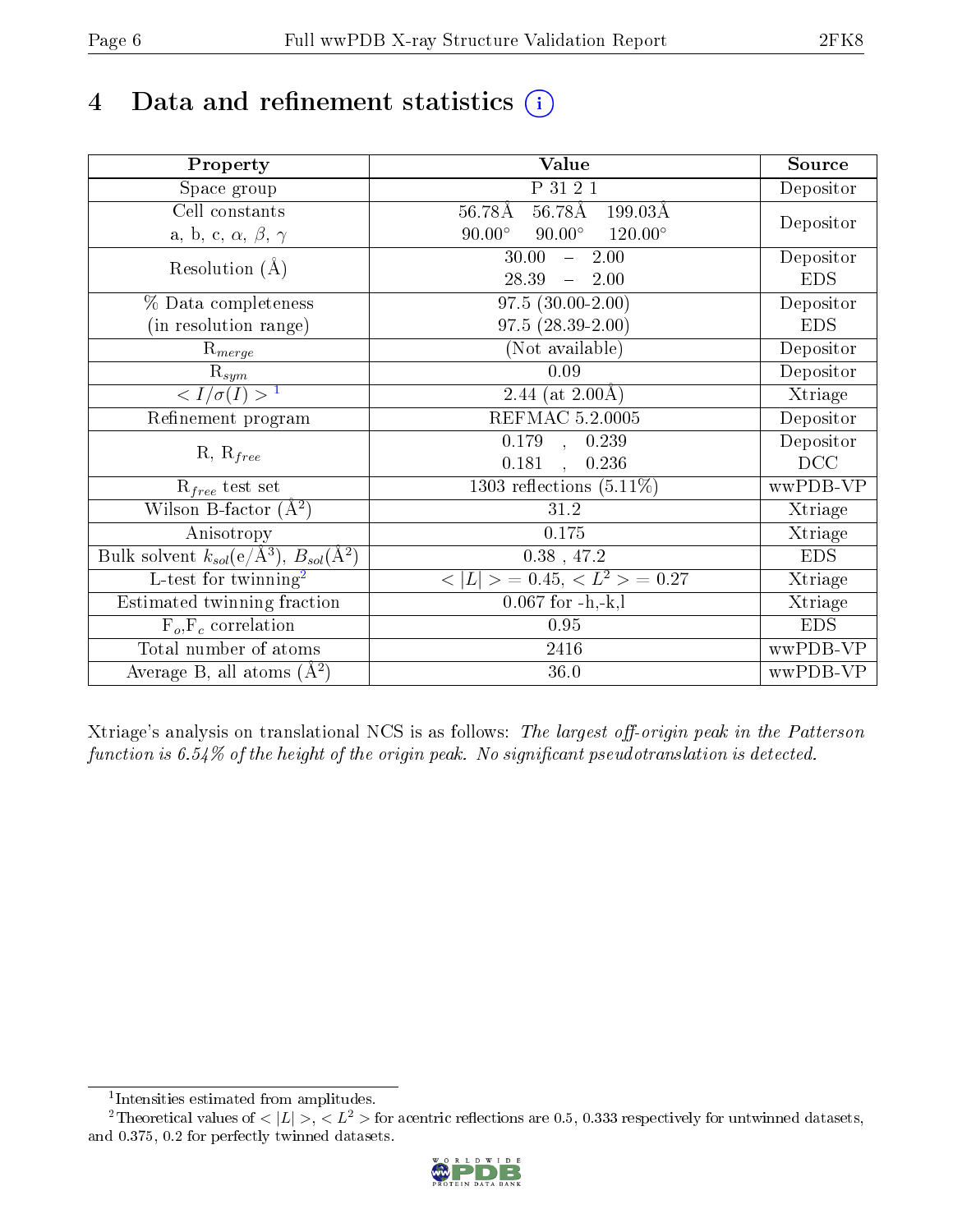# 5 Model quality  $(i)$

### 5.1 Standard geometry  $(i)$

Bond lengths and bond angles in the following residue types are not validated in this section: SAM

The Z score for a bond length (or angle) is the number of standard deviations the observed value is removed from the expected value. A bond length (or angle) with  $|Z| > 5$  is considered an outlier worth inspection. RMSZ is the root-mean-square of all Z scores of the bond lengths (or angles).

| Mol | Chain |      | Bond lengths    |      | Bond angles        |
|-----|-------|------|-----------------|------|--------------------|
|     |       | RMSZ | # $ Z  > 5$     | RMSZ | # $ Z  > 5$        |
|     |       |      | $1/2290(0.0\%)$ | 0.85 | $8/3104$ $(0.3\%)$ |

All (1) bond length outliers are listed below:

|  |  |                             | $\mid$ Mol $\mid$ Chain $\mid$ Res $\mid$ Type $\mid$ Atoms $\mid$ $\mid$ Z $\mid$ Observed(Å) $\mid$ Ideal(Å) $\mid$ |  |
|--|--|-----------------------------|-----------------------------------------------------------------------------------------------------------------------|--|
|  |  | $112$   CYS   CB-SG   -5.07 |                                                                                                                       |  |

All (8) bond angle outliers are listed below:

| Mol | Chain | Res | Type       | Atoms                    | Z        | Observed $\binom{o}{c}$ | $Ideal(^o)$ |
|-----|-------|-----|------------|--------------------------|----------|-------------------------|-------------|
|     | А     | 199 | $\rm{ARG}$ | $NE$ -CZ-NH <sub>2</sub> | $-14.02$ | 113.29                  | 120.30      |
|     | А     | 199 | $\rm{ARG}$ | $NE- CZ-NH1$             | 10.35    | 125.47                  | 120.30      |
|     | А     | 125 | $\rm{ARG}$ | $NE- CZ-NH1$             | 9.59     | 125.09                  | 120.30      |
|     | А     | 125 | $\rm{ARG}$ | $NE- CZ-NH2$             | $-8.09$  | 116.25                  | 120.30      |
|     | А     | 90  | $\rm{ARG}$ | $NE- CZ-NH1$             | 7.97     | 124.28                  | 120.30      |
|     | А     | 90  | $\rm{ARG}$ | $NE- CZ-NH2$             | $-6.44$  | 117.08                  | 120.30      |
|     | А     | 205 | VAL        | $CG1$ -CB-CG2            | 5.54     | 119.76                  | 110.90      |
|     | А     | 199 | $\rm{ARG}$ | $CG$ - $CD$ - $NE$       | $-5.46$  | 100.33                  | 111.80      |

There are no chirality outliers.

There are no planarity outliers.

### $5.2$  Too-close contacts  $\overline{()}$

In the following table, the Non-H and H(model) columns list the number of non-hydrogen atoms and hydrogen atoms in the chain respectively. The H(added) column lists the number of hydrogen atoms added and optimized by MolProbity. The Clashes column lists the number of clashes within the asymmetric unit, whereas Symm-Clashes lists symmetry related clashes.

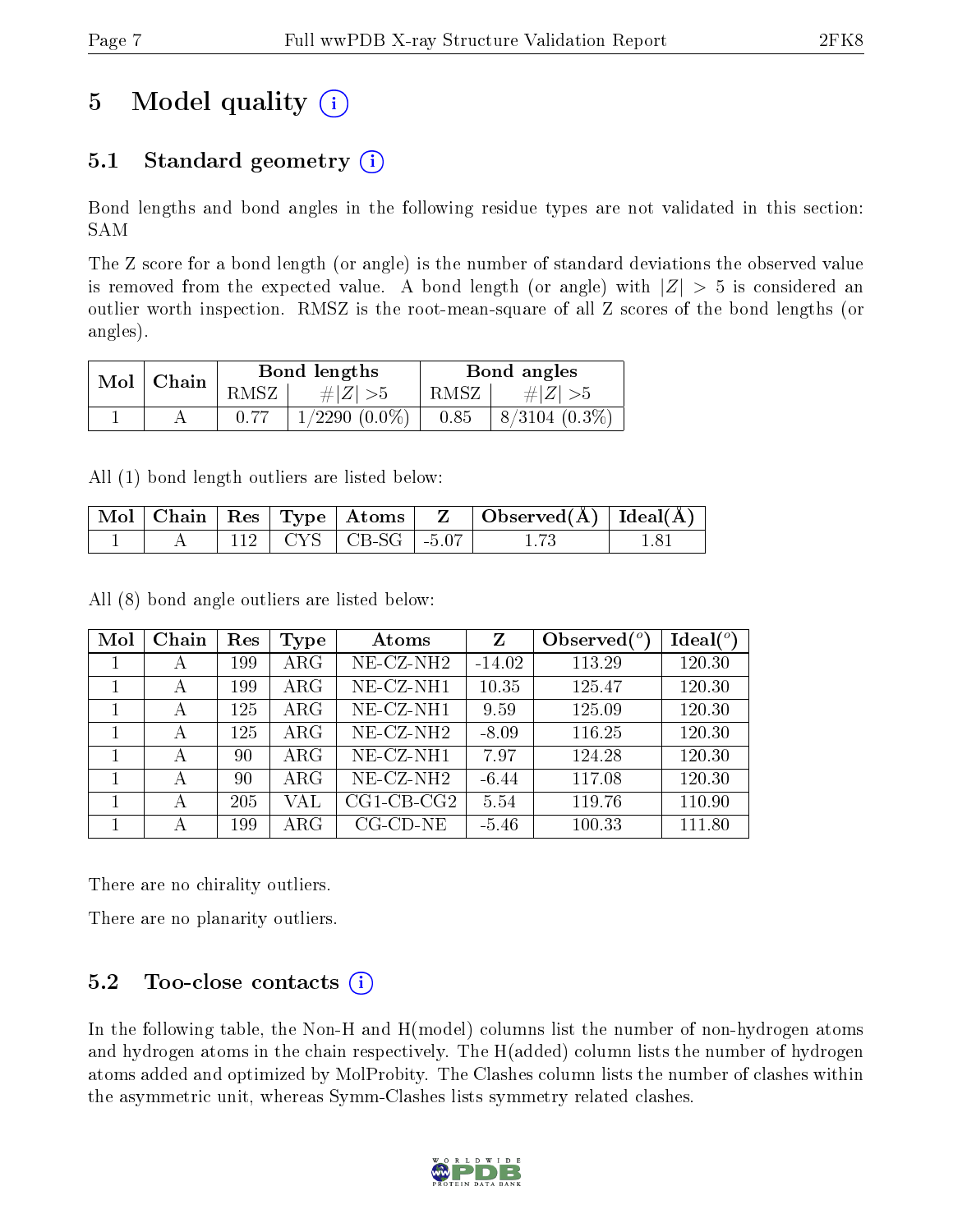| Mol |      |      | Chain   Non-H   H(model)   H(added)   Clashes   Symm-Clashes |
|-----|------|------|--------------------------------------------------------------|
|     | 2236 | 2136 |                                                              |
|     |      |      |                                                              |
|     | 153  |      |                                                              |
|     | 2416 | 2158 |                                                              |

The all-atom clashscore is defined as the number of clashes found per 1000 atoms (including hydrogen atoms). The all-atom clashscore for this structure is 2.

All (10) close contacts within the same asymmetric unit are listed below, sorted by their clash magnitude.

| Atom-1             | Atom-2             | Interatomic<br>distance $(A)$ | Clash<br>overlap $(A)$ |
|--------------------|--------------------|-------------------------------|------------------------|
| 1: A:218: GLU:O    | 1:A:222:GLU:HG3    | 1.95                          | 0.66                   |
| 1:A:111:ARG:NH1    | 3:A:323:HOH:O      | 2.29                          | 0.65                   |
| 1: A:205: VAL:HG13 | 3:A:395:HOH:O      | 1.98                          | 0.62                   |
| 1:A:153:HIS:CD2    | 1: A:213: ARG: HG2 | 2.40                          | 0.57                   |
| 1:A:262:VAL:HG12   | 1: A:263:THR:HG23  | 1.87                          | 0.56                   |
| 1:A:81:GLY:HA2     | 2:A:302:SAM:H1'    | 1.98                          | 0.46                   |
| 1:A:111:ARG:NH1    | 3:A:422:HOH:O      | 2.44                          | 0.45                   |
| 1:A:29:ASP:HB3     | 1:A:40:ARG:HH21    | 1.83                          | 0.43                   |
| 1:A:142:ILE:O      | 1: A:173:MET:HA    | 2.20                          | 0.42                   |
| 1:A:29:ASP:HB3     | 1:A:40:ARG:NH2     | 2.36                          | 0.40                   |

There are no symmetry-related clashes.

### 5.3 Torsion angles (i)

#### 5.3.1 Protein backbone (i)

In the following table, the Percentiles column shows the percent Ramachandran outliers of the chain as a percentile score with respect to all X-ray entries followed by that with respect to entries of similar resolution.

The Analysed column shows the number of residues for which the backbone conformation was analysed, and the total number of residues.

| Mol   Chain | $\boldsymbol{\mathrm{Analysed}}$                  | Favoured   Allowed   Outliers   Percentiles |  |                         |  |
|-------------|---------------------------------------------------|---------------------------------------------|--|-------------------------|--|
|             | $\frac{1}{279/318}$ (88\%)   275 (99\%)   4 (1\%) |                                             |  | $\vert$ 100 100 $\vert$ |  |

There are no Ramachandran outliers to report.

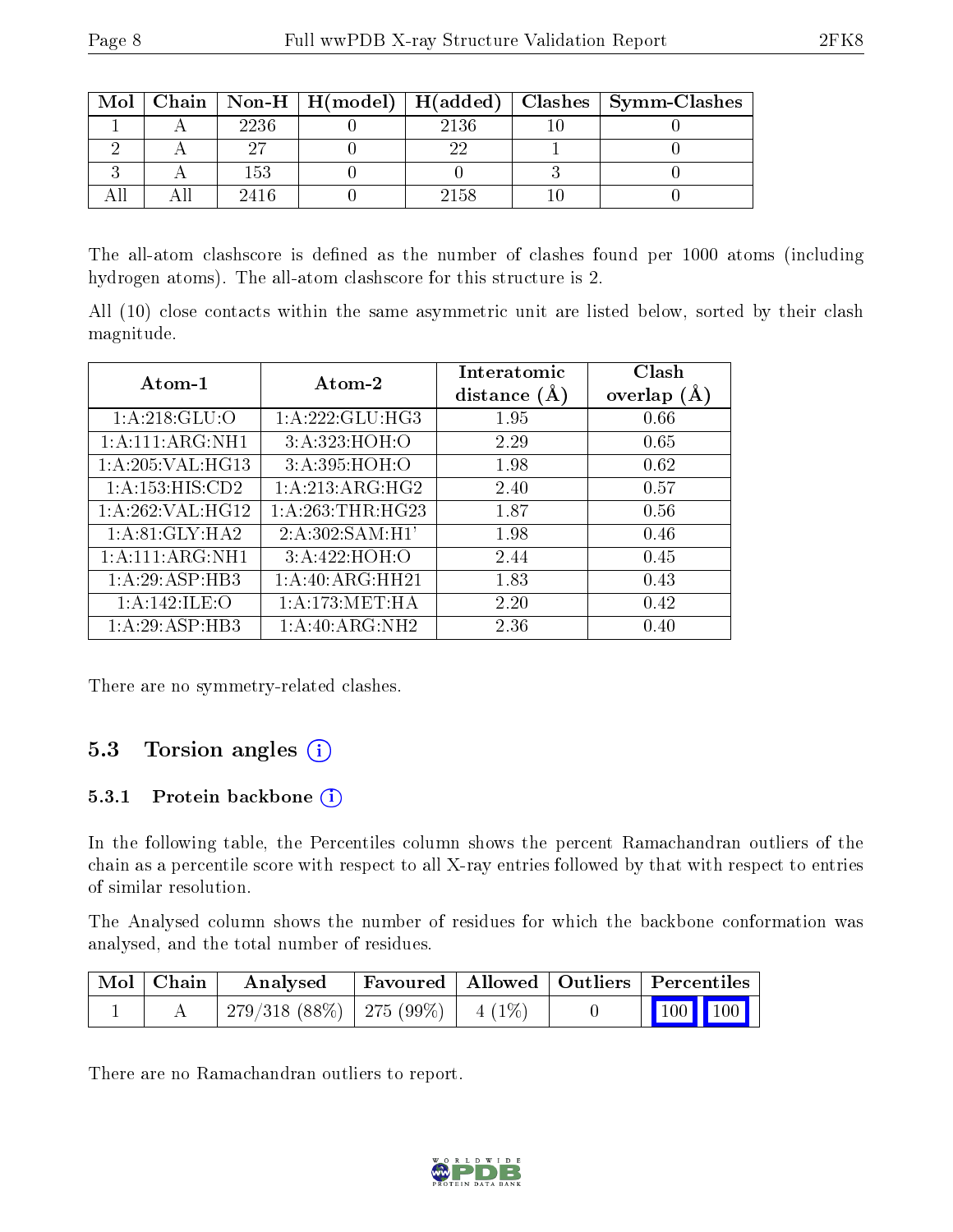#### 5.3.2 Protein sidechains  $(i)$

In the following table, the Percentiles column shows the percent sidechain outliers of the chain as a percentile score with respect to all X-ray entries followed by that with respect to entries of similar resolution.

The Analysed column shows the number of residues for which the sidechain conformation was analysed, and the total number of residues.

| Mol   Chain | Analysed                                | Rotameric   Outliers   Percentiles |       |  |
|-------------|-----------------------------------------|------------------------------------|-------|--|
|             | $238/279$ (85\%)   236 (99\%)   2 (1\%) |                                    | 81 86 |  |

All (2) residues with a non-rotameric sidechain are listed below:

| Mol | Chain | $\operatorname{Res}% \left( \mathcal{N}\right) \equiv\operatorname{Res}(\mathcal{N}_{0})\cap\mathcal{N}_{1}$ | ype |
|-----|-------|--------------------------------------------------------------------------------------------------------------|-----|
|     |       | 205                                                                                                          |     |
|     |       |                                                                                                              |     |

Some sidechains can be flipped to improve hydrogen bonding and reduce clashes. All (4) such sidechains are listed below:

| Mol | Chain | Res | <b>Type</b> |
|-----|-------|-----|-------------|
|     |       | 36  | <b>GLN</b>  |
|     |       | 108 | <b>GLN</b>  |
|     |       | 122 | <b>ASN</b>  |
|     |       | 269 | A SN        |

#### 5.3.3 RNA (i)

There are no RNA molecules in this entry.

#### 5.4 Non-standard residues in protein, DNA, RNA chains (i)

There are no non-standard protein/DNA/RNA residues in this entry.

#### 5.5 Carbohydrates  $(i)$

There are no carbohydrates in this entry.

#### 5.6 Ligand geometry  $(i)$

1 ligand is modelled in this entry.

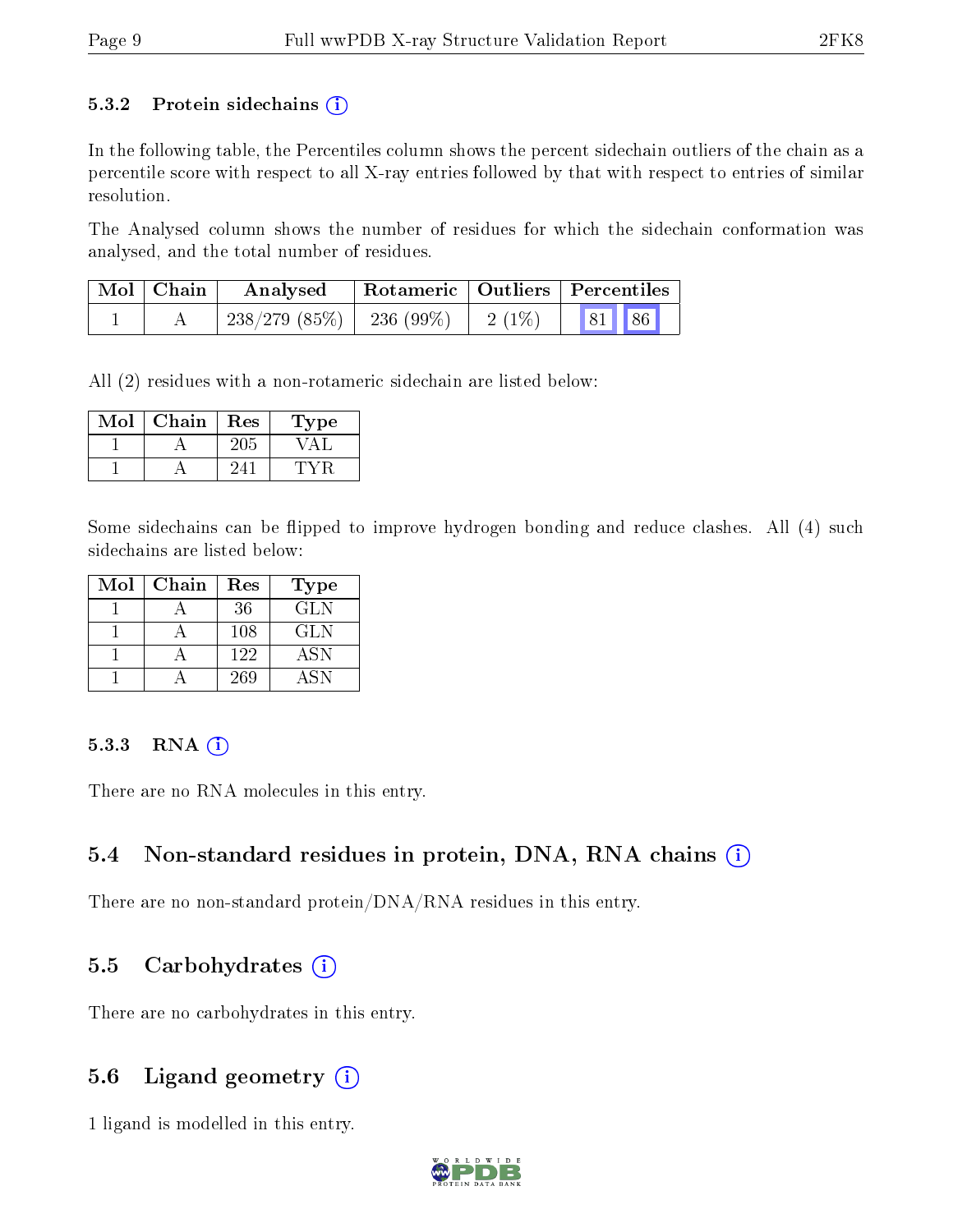In the following table, the Counts columns list the number of bonds (or angles) for which Mogul statistics could be retrieved, the number of bonds (or angles) that are observed in the model and the number of bonds (or angles) that are dened in the Chemical Component Dictionary. The Link column lists molecule types, if any, to which the group is linked. The Z score for a bond length (or angle) is the number of standard deviations the observed value is removed from the expected value. A bond length (or angle) with  $|Z| > 2$  is considered an outlier worth inspection. RMSZ is the root-mean-square of all Z scores of the bond lengths (or angles).

| Mol | <b>Type</b> | $ $ Chain $ $ | $\operatorname{Res}% \left( \mathcal{N}\right) \equiv\operatorname*{Res}\left( \mathcal{N}\right)$ | Link   |            | Bond lengths |            |          | Bond angles |     |
|-----|-------------|---------------|----------------------------------------------------------------------------------------------------|--------|------------|--------------|------------|----------|-------------|-----|
|     |             |               |                                                                                                    |        | Counts     | RMSZ         | Z <br>$\#$ | Counts - | RMSZ        | -#F |
|     | 5AM         |               | 302                                                                                                | $\sim$ | 21, 29, 29 | 1.27         | $2(9\%)$   | 18,42,42 | 1.70        |     |

In the following table, the Chirals column lists the number of chiral outliers, the number of chiral centers analysed, the number of these observed in the model and the number defined in the Chemical Component Dictionary. Similar counts are reported in the Torsion and Rings columns. '-' means no outliers of that kind were identified.

|       |  |                                       | Mol   Type   Chain   Res   Link   Chirals   Torsions   Rings |  |
|-------|--|---------------------------------------|--------------------------------------------------------------|--|
| – SAM |  | $\cdot$ $\cdot$ $\cdot$ 302 $\cdot$ - | $1/8/33/33$   $0/3/3/3$                                      |  |

All (2) bond length outliers are listed below:

|  |     |                            | $\vert$ Mol   Chain   Res   Type   Atoms   Z   Observed(Å)   Ideal(Å) |  |
|--|-----|----------------------------|-----------------------------------------------------------------------|--|
|  |     | $302$   SAM   C2-N3   4.12 | $1.38\,$                                                              |  |
|  | 302 | $SAM$   C2-N1   2.52       |                                                                       |  |

All (2) bond angle outliers are listed below:

| Mol | Chain | $\vert$ Res $\vert$ | $\mathbf{Type}$ | Atoms                      |         | Observed $(°)$ | Ideal $({}^o)$ |
|-----|-------|---------------------|-----------------|----------------------------|---------|----------------|----------------|
|     |       | 302                 | <b>SAM</b>      | $N3$ -C2- $N1$             | $-5.23$ | $120.50\,$     | 128.68         |
|     |       | 302                 | <b>SAM</b>      | $\cup$ O4'-C1'-C2'   -2.78 |         | 102.86         | 106.93         |

There are no chirality outliers.

All (1) torsion outliers are listed below:

| $Mol$ $\perp$ | Chain   Res   Type |       | Atoms                       |
|---------------|--------------------|-------|-----------------------------|
|               |                    | S A M | $\overline{C}$ CB-CG-SD-C5' |

There are no ring outliers.

1 monomer is involved in 1 short contact:

|  |              | Mol   Chain   Res   Type   Clashes   Symm-Clashes |
|--|--------------|---------------------------------------------------|
|  | $-302$   SAM |                                                   |

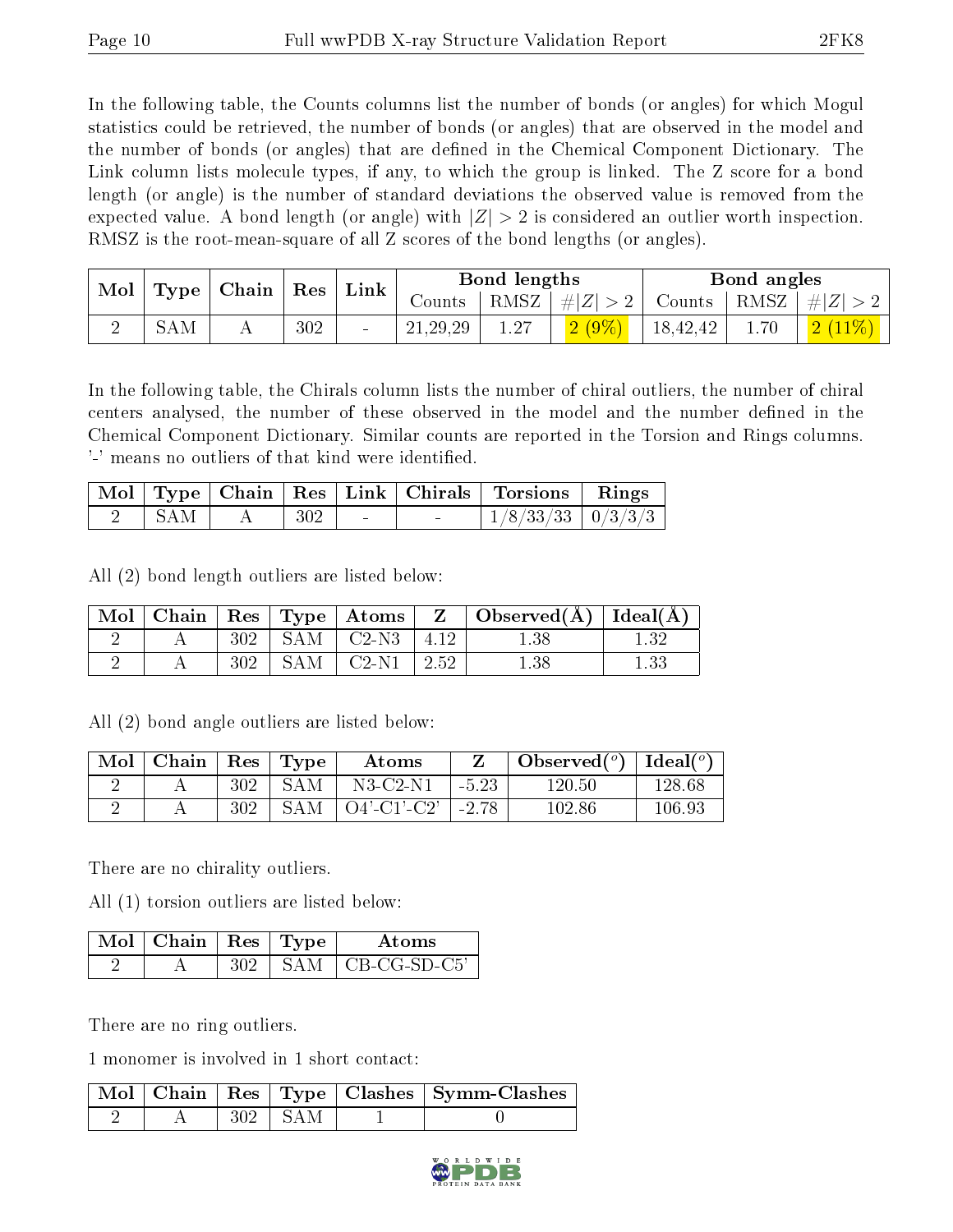The following is a two-dimensional graphical depiction of Mogul quality analysis of bond lengths, bond angles, torsion angles, and ring geometry for all instances of the Ligand of Interest. In addition, ligands with molecular weight > 250 and outliers as shown on the validation Tables will also be included. For torsion angles, if less then 5% of the Mogul distribution of torsion angles is within 10 degrees of the torsion angle in question, then that torsion angle is considered an outlier. Any bond that is central to one or more torsion angles identified as an outlier by Mogul will be highlighted in the graph. For rings, the root-mean-square deviation (RMSD) between the ring in question and similar rings identified by Mogul is calculated over all ring torsion angles. If the average RMSD is greater than 60 degrees and the minimal RMSD between the ring in question and any Mogul-identified rings is also greater than 60 degrees, then that ring is considered an outlier. The outliers are highlighted in purple. The color gray indicates Mogul did not find sufficient equivalents in the CSD to analyse the geometry.



#### 5.7 [O](https://www.wwpdb.org/validation/2017/XrayValidationReportHelp#nonstandard_residues_and_ligands)ther polymers  $(i)$

There are no such residues in this entry.

#### 5.8 Polymer linkage issues  $(i)$

There are no chain breaks in this entry.

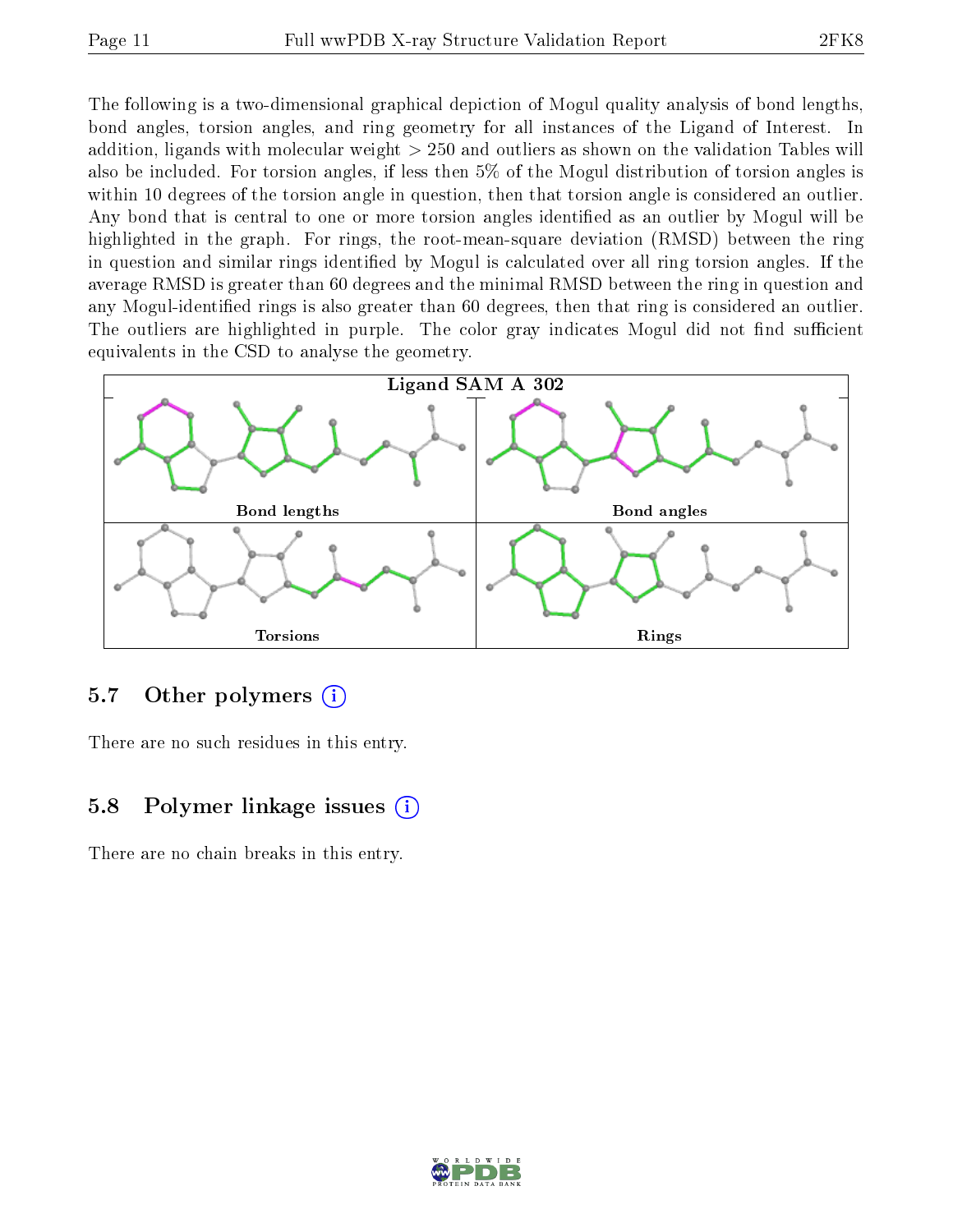## 6 Fit of model and data  $(i)$

### 6.1 Protein, DNA and RNA chains  $(i)$

In the following table, the column labelled  $#RSRZ> 2'$  contains the number (and percentage) of RSRZ outliers, followed by percent RSRZ outliers for the chain as percentile scores relative to all X-ray entries and entries of similar resolution. The OWAB column contains the minimum, median,  $95<sup>th</sup>$  percentile and maximum values of the occupancy-weighted average B-factor per residue. The column labelled ' $Q< 0.9$ ' lists the number of (and percentage) of residues with an average occupancy less than 0.9.

| $\mid$ Mol $\mid$ Chain | Analysed                  | $\langle \mathrm{RSRZ}\rangle +$ | $\rm \#RSRZ{>}2$ |  | $\vert$ OWAB( $A^2$ ) $\vert$ Q<0.9 |  |
|-------------------------|---------------------------|----------------------------------|------------------|--|-------------------------------------|--|
|                         | $\frac{1}{281}/318(88\%)$ | 0.19                             |                  |  | $\mid$ 27 (9%) 8 7 27, 35, 52, 72   |  |

All (27) RSRZ outliers are listed below:

| Mol            | Chain              | Res             | Type                        | <b>RSRZ</b>      |
|----------------|--------------------|-----------------|-----------------------------|------------------|
| $\mathbf{1}$   | $\overline{\rm A}$ | 21              | <b>ILE</b>                  | 7.4              |
| $\mathbf{1}$   | $\overline{\rm A}$ | $\overline{23}$ | $\overline{\rm ALA}$        | 7.0              |
| $\overline{1}$ | $\overline{\rm A}$ | 184             | <b>TYR</b>                  | 5.2              |
| $\overline{1}$ | $\overline{\rm A}$ | 187             | ALA                         | 4.4              |
| $\overline{1}$ | $\overline{A}$     | 145             | ILE                         | $\overline{3.9}$ |
| $\overline{1}$ | $\overline{\rm A}$ | 262             | $\overline{\text{VAL}}$     | $\overline{3.8}$ |
| $\overline{1}$ | $\overline{\rm A}$ | 24              | <b>HIS</b>                  | $\overline{3.5}$ |
| $\overline{1}$ | $\overline{\rm A}$ | 259             | $\overline{\rm ALA}$        | 3.4              |
| $\overline{1}$ | $\overline{\rm A}$ | 186             | <b>MET</b>                  | $\overline{3.2}$ |
| $\overline{1}$ | $\overline{\rm A}$ | $\overline{80}$ | <b>ILE</b>                  | $2.\overline{9}$ |
| $\overline{1}$ | $\overline{\rm A}$ | 301             | $\overline{\rm ALA}$        | $\overline{2.9}$ |
| $\overline{1}$ | $\overline{A}$     | 175             | $\overline{\text{VAL}}$     | $\overline{2.7}$ |
| $\overline{1}$ | $\overline{A}$     | 257             | $\overline{\text{ASP}}$     | $\overline{2.7}$ |
| $\overline{1}$ | $\overline{\rm A}$ | 143             | VAL                         | $\overline{2.7}$ |
| $\overline{1}$ | $\overline{\rm A}$ | 144             | SER                         | $\overline{2.6}$ |
| $\overline{1}$ | $\overline{\rm A}$ | $\overline{22}$ | $\overline{\text{GLN}}$     | $\overline{2.5}$ |
| $\overline{1}$ | $\overline{\rm A}$ | 183             | $\overline{\text{PRO}}$     | 2.4              |
| $\overline{1}$ | $\overline{\rm A}$ | 142             | ILE                         | 2.4              |
| $\mathbf{1}$   | $\overline{\rm A}$ | 49              | PRO                         | $\overline{2.3}$ |
| $\mathbf{1}$   | $\overline{\rm A}$ | 292             | $\overline{\text{VAL}}$     | $\overline{2.2}$ |
| $\overline{1}$ | $\overline{\rm A}$ | 263             | THR                         | $2.\overline{2}$ |
| $\overline{1}$ | $\overline{\rm A}$ | 153             | $\overline{HIS}$            | $\overline{2.2}$ |
| $\overline{1}$ | $\overline{\rm A}$ | 300             | $\overline{\rm ALA}$        | $\overline{2.1}$ |
| $\overline{1}$ | $\overline{A}$     | 42              | <b>TYR</b>                  | 2.1              |
| $\overline{1}$ | $\overline{\rm A}$ | 50 <sup>°</sup> | $\overline{\text{PRO}}$     | $2.0\,$          |
| $\overline{1}$ | $\overline{\rm A}$ | 147             | $\overline{A}\overline{L}A$ | $2.0\,$          |
| $\overline{1}$ | $\overline{\rm A}$ | $\overline{81}$ | $\overline{\text{GLY}}$     | $2.0\,$          |

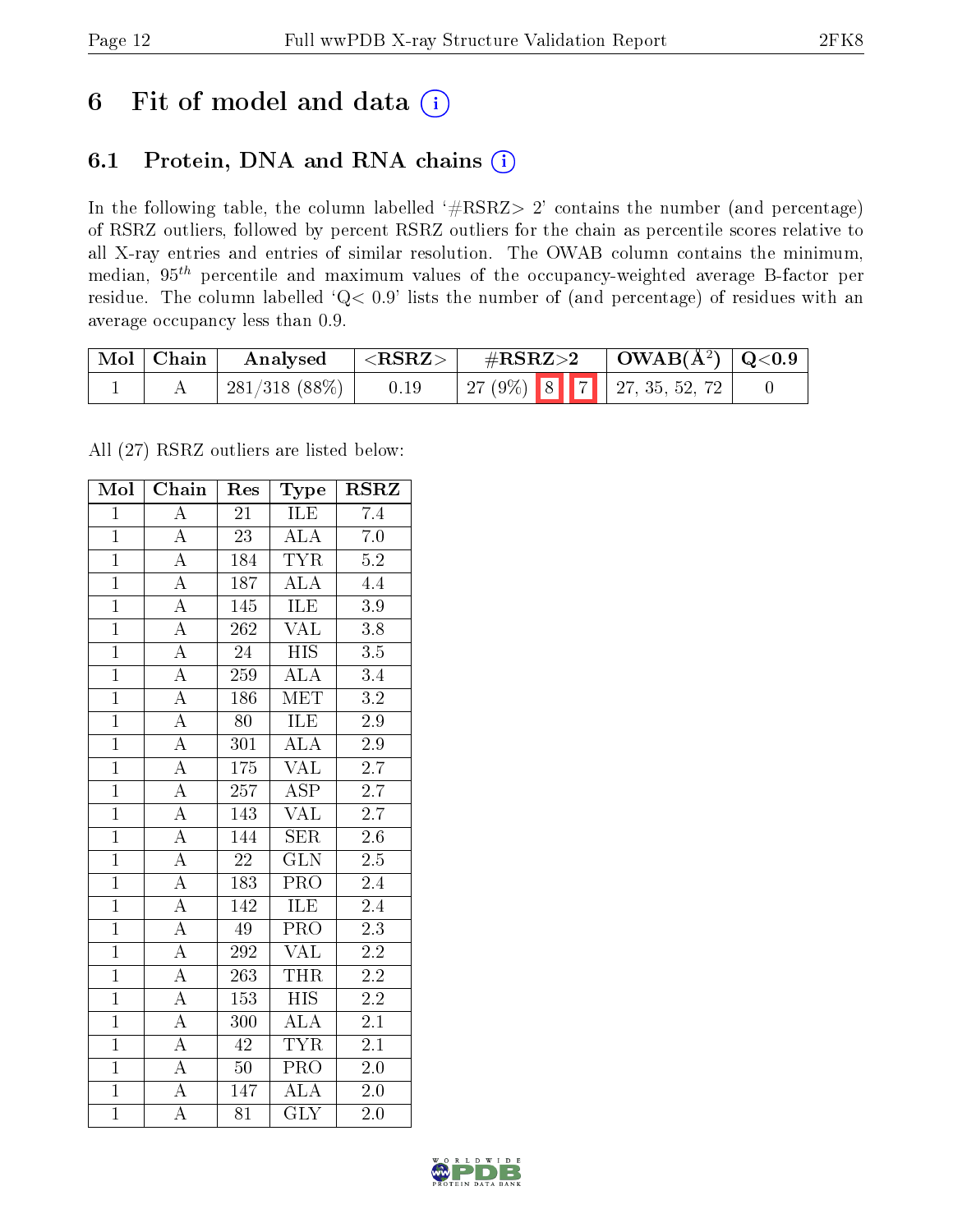### 6.2 Non-standard residues in protein, DNA, RNA chains (i)

There are no non-standard protein/DNA/RNA residues in this entry.

### 6.3 Carbohydrates  $(i)$

There are no carbohydrates in this entry.

### 6.4 Ligands  $(i)$

In the following table, the Atoms column lists the number of modelled atoms in the group and the number defined in the chemical component dictionary. The B-factors column lists the minimum, median,  $95<sup>th</sup>$  percentile and maximum values of B factors of atoms in the group. The column labelled  $Q < 0.9$ ' lists the number of atoms with occupancy less than 0.9.

|      |  |                        |                                     | $\mid$ Mol $\mid$ Type $\mid$ Chain $\mid$ Res $\mid$ Atoms $\mid$ RSCC $\mid$ RSR $\mid$ B-factors(A <sup>2</sup> ) $\mid$ Q<0.9 |  |
|------|--|------------------------|-------------------------------------|-----------------------------------------------------------------------------------------------------------------------------------|--|
| -SAM |  | $302$   $27/27$   0.95 | $\begin{array}{c} 0.08 \end{array}$ | 31,35,39,42                                                                                                                       |  |

The following is a graphical depiction of the model fit to experimental electron density of all instances of the Ligand of Interest. In addition, ligands with molecular weight  $> 250$  and outliers as shown on the geometry validation Tables will also be included. Each fit is shown from different orientation to approximate a three-dimensional view.